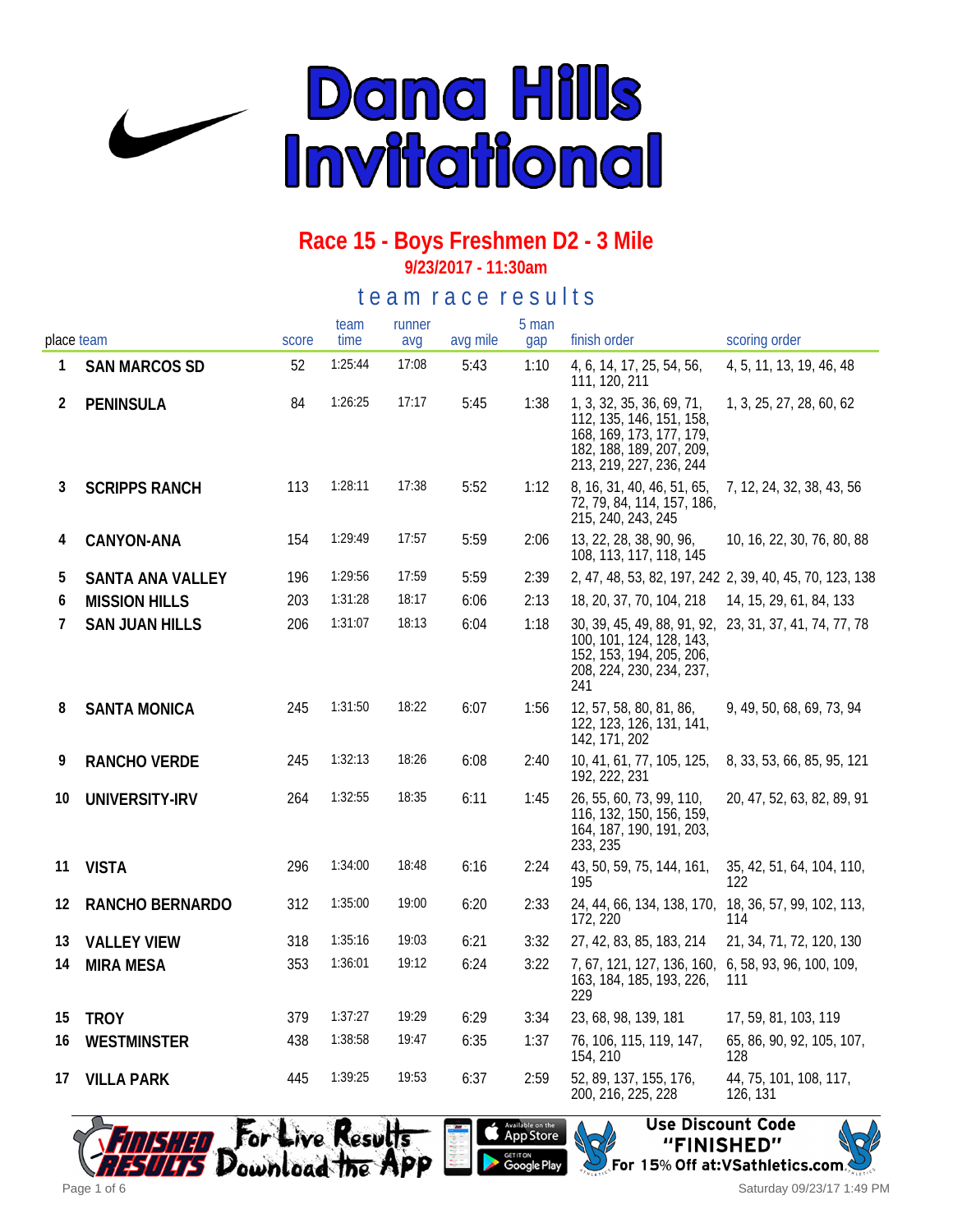#### **Race 15 - Boys Freshmen D2 - 3 Mile 9/23/2017 - 11:30am**

### te a m r a c e r e s ults

| place team |                         | score | team<br>time | runner<br>avg | avg mile | 5 man<br>gap | finish order                        | scoring order                      |
|------------|-------------------------|-------|--------------|---------------|----------|--------------|-------------------------------------|------------------------------------|
|            |                         |       |              |               |          |              |                                     |                                    |
| 18         | <b>SULTANA</b>          | 482   | 1:43:39      | 20:44         | 6:54     | 5:32         | 78, 95, 103, 175, 239               | 67, 79, 83, 116, 137               |
| 19         | RANCHO BUENA VISTA      | 484   | 1:42:08      | 20:25         | 6:48     | 3:47         | 33, 130, 174, 180, 201,<br>217      | 26, 98, 115, 118, 127, 132         |
| 20         | <b>PATRIOT</b>          | 503   | 1:42:58      | 20:35         | 6:51     | 4:04         | 62, 129, 149, 167, 221,<br>232      | 54, 97, 106, 112, 134, 136         |
| 21         | <b>SAN BERNARDINO</b>   | 520   | 1:43:57      | 20:47         | 6:55     | 3:46         | 64, 107, 198, 199, 212,<br>223, 246 | 55, 87, 124, 125, 129,<br>135, 139 |
|            | <b>DNP PERRIS</b>       |       | 16:50        | 16:50         | 5:36     |              | 5                                   | 1 Runner                           |
|            | DNP CORONADO            |       | 17:40        | 17:40         | 5:53     |              | 21                                  | 1 Runner                           |
|            | DNP LA COSTA CNYN       |       | 34:20        | 17:10         | 5:43     |              | 11, 15                              | 2 Runners                          |
|            | DNP ALTA LOMA           |       | 35:20        | 17:40         | 5:53     |              | 19, 29                              | 2 Runners                          |
|            | DNP RAMONA SD           |       | 41:04        | 20:32         | 6:50     |              | 93, 204                             | 2 Runners                          |
|            | DNP ARBOR VIEW          |       | 44:59        | 22:29         | 7:29     |              | 148, 238                            | 2 Runners                          |
|            | <b>DNP JURUPA HILLS</b> |       | 42:09        | 21:04         | 7:01     |              | 166, 178                            | 2 Runners                          |
|            | DNP ESCONDIDO           |       | 57:11        | 19:03         | 6:21     |              | 63, 87, 97                          | 3 Runners                          |
|            | DNP LAKEWOOD            |       | 1:02:13      | 20:44         | 6:54     |              | 109, 165, 196                       | 3 Runners                          |
|            | DNP PALO VERDE          |       | 1:14:25      | 18:36         | 6:12     |              | 9, 34, 94, 140                      | 4 Runners                          |
|            | DNP QUARTZ HILL         |       | 1:19:25      | 19:51         | 6:37     |              | 74, 102, 133, 162                   | 4 Runners                          |

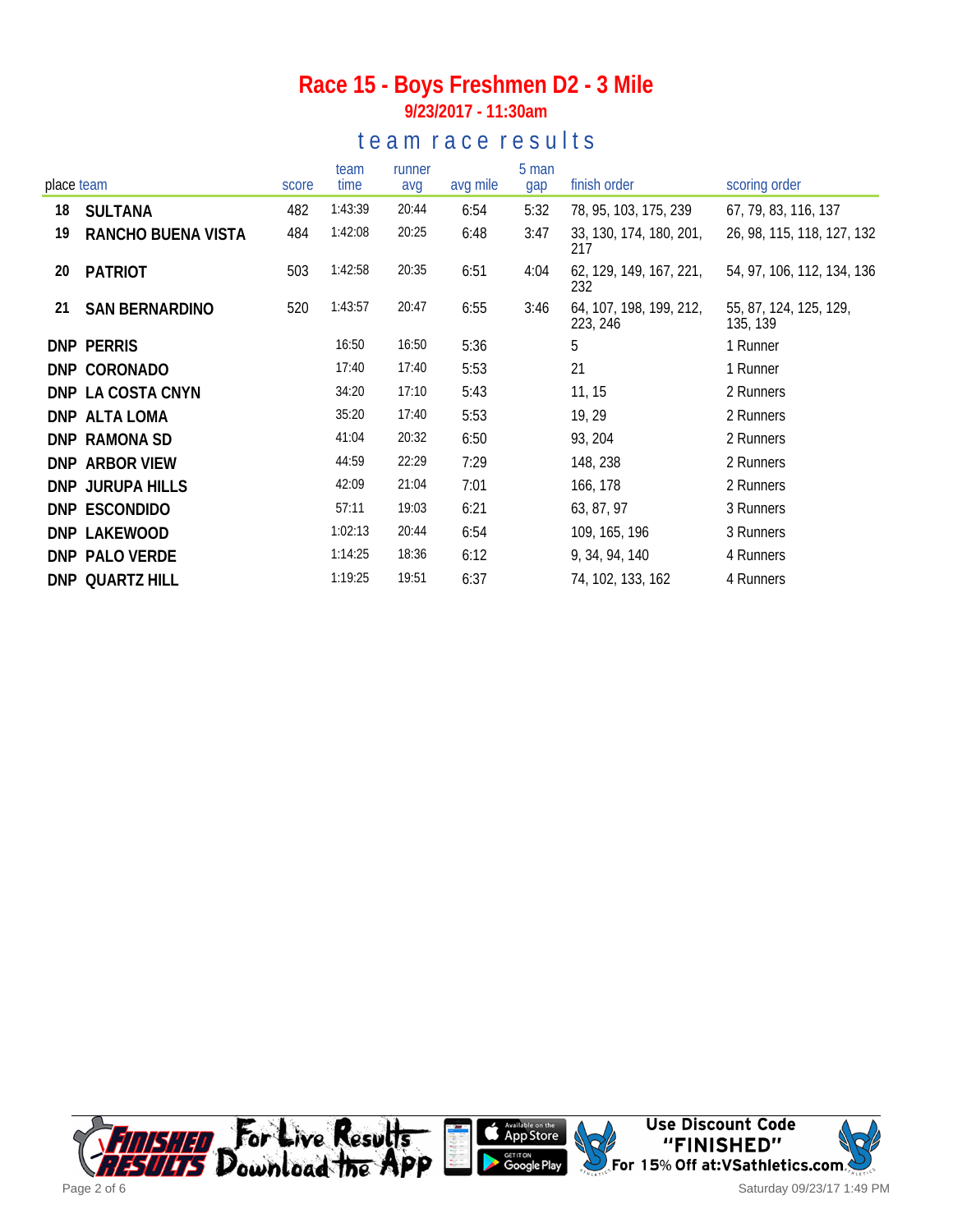

#### **Race 15 - Boys Freshmen D2 - 3 Mile 9/23/2017 - 11:30am**

## individual race results

| place          | name                            |   | grade school         | time        | points         | place | name                    |   | grade school         | time    | points |
|----------------|---------------------------------|---|----------------------|-------------|----------------|-------|-------------------------|---|----------------------|---------|--------|
| 1              | <b>EWAN MACFARLANE</b>          | 9 | Peninsula            | $16:15.2$ 1 |                | 35    | ROSSTIN SAFAVIAN        | 9 | Peninsula            | 17:53.3 | - 27   |
| $\overline{2}$ | <b>JOSE MAGANA</b>              | 9 | Santa Ana Valley     | 16:23.1     | $\overline{2}$ | 36    | <b>DEVIN SHARP</b>      | 9 | Peninsula            | 17:53.9 | 28     |
| 3              | <b>TOBIAS WAKEFIELD</b><br>CARL | 9 | Peninsula            | 16:33.0 3   |                | 37    | <b>CONNOR LAHM</b>      | 9 | <b>Mission Hills</b> | 17:53.9 | 29     |
| 4              | <b>BEN SHRECKENGAUST</b>        | 9 | San Marcos SD        | 16:34.0     | 4              | 38    | <b>TROY WARE</b>        | 9 | Canyon-Ana           | 17:55.1 | 30     |
| 5              | DIEGO SANCHEZ                   | 9 | Perris               | 16:50.0     |                | 39    | NICHOLAS SANTANA        | 9 | San Juan Hills       | 17:56.5 | 31     |
| 6              | <b>NICK LARSON</b>              | 9 | San Marcos SD        | 16:50.4     | 5              | 40    | ROCCO GRANUCCI          | 9 | Scripps Ranch        | 18:00.5 | 32     |
| $\overline{1}$ | DAVID MILLAN                    | 9 | Mira Mesa            | 16:53.6 6   |                | 41    | <b>DAEMION LARA</b>     | 9 | Rancho Verde         | 18:01.4 | 33     |
| 8              | <b>GIANCARLO DA SILVA</b>       | 9 | Scripps Ranch        | 16:55.0 7   |                | 42    | <b>MILES CURRY</b>      | 9 | Valley View          | 18:02.1 | 34     |
| 9              | <b>BLAKE BRYAN</b>              | 9 | Palo Verde           | 16:55.1     |                | 43    | <b>JESUS VILLAREAL</b>  | 9 | Vista                | 18:02.8 | 35     |
| 10             | <b>RYAN LUNA</b>                | 9 | Rancho Verde         | 17:01.9 8   |                | 44    | <b>MATTHEW LEARN</b>    | 9 | Rancho Bernardo      | 18:04.4 | 36     |
| 11             | <b>JACKSON SCHALOW</b>          | 9 | La Costa Cnyn        | 17:03.7     |                | 45    | <b>JAKE CRUZEN</b>      | 9 | San Juan Hills       | 18:05.7 | 37     |
| 12             | THEO BERGER                     | 9 | Santa Monica         | 17:04.9     | 9              | 46    | KAI KOVERCHUK           | 9 | Scripps Ranch        | 18:07.7 | 38     |
| 13             | <b>CONNOR ALBIN</b>             | 9 | Canyon-Ana           | 17:10.2     | -10            | 47    | FRANCISCO MADRIGAL      | 9 | Santa Ana Valley     | 18:08.3 | 39     |
| 14             | CADE HOGGAN                     | 9 | San Marcos SD        | 17:16.9 11  |                | 48    | <b>STEVEN CANALES</b>   | 9 | Santa Ana Valley     | 18:08.5 | 40     |
| 15             | JOSEPH BALARDETA                | 9 | La Costa Cnyn        | 17:17.2     |                | 49    | JONATHAN UTLEY          | 9 | San Juan Hills       | 18:08.6 | 41     |
| 16             | <b>CAMERON GADALLA</b>          | 9 | Scripps Ranch        | 17:19.0     | -12            | 50    | <b>RILEY MINTEER</b>    | 9 | Vista                | 18:11.2 | 42     |
| 17             | <b>THOMAS DOLBY</b>             | 9 | San Marcos SD        | 17:19.0     | 13             | 51    | <b>CADEN FARROW</b>     | 9 | Scripps Ranch        | 18:11.4 | 43     |
| 18             | DANIEL KROUGH                   | 9 | <b>Mission Hills</b> | 17:26.3     | 14             | 52    | <b>ETHAN WARTENBERG</b> | 9 | Villa Park           | 18:12.6 | 44     |
| 19             | HARRISON OSEGUERA               | 9 | Alta Loma            | 17:32.1     |                | 53    | DANIEL GARRIDO          | 9 | Santa Ana Valley     | 18:14.3 | 45     |
| 20             | <b>DEVAN SIM</b>                | 9 | <b>Mission Hills</b> | 17:40.4     | 15             | 54    | <b>MATTHEW HOPKINS</b>  | 9 | San Marcos SD        | 18:14.4 | 46     |
| 21             | <b>GRANT HAWTHORNE</b>          | 9 | Coronado             | 17:40.5     |                | 55    | <b>IAN PROCTOR</b>      | 9 | University-Irv       | 18:18.6 | 47     |
| 22             | ANDREW LUGO                     | 9 | Canyon-Ana           | 17:41.4     | 16             | 56    | RYAN HUMPHREY           | 9 | San Marcos SD        | 18:19.2 | 48     |
| 23             | <b>JACOB SHIROTA</b>            | 9 | Troy                 | 17:41.6     | 17             | 57    | RYAN LEE                | 9 | Santa Monica         | 18:19.6 | 49     |
| 24             | <b>JACOB RYAN</b>               | 9 | Rancho Bernardo      | 17:43.5     | 18             | 58    | <b>DARBY NAVIN</b>      | 9 | Santa Monica         | 18:24.3 | 50     |
| 25             | JULIAN VARGO                    | 9 | San Marcos SD        | 17:44.1     | 19             | 59    | <b>JAYDEN MARTINEZ</b>  | 9 | Vista                | 18:28.0 | 51     |
| 26             | MICHAEL BLINSTRUB               | 9 | University-Irv       | 17:44.2     | 20             | 60    | <b>BRANDON KERSHAW</b>  | 9 | University-Irv       | 18:32.1 | 52     |
| 27             | <b>RUBEN DIAZ</b>               | 9 | <b>Valley View</b>   | 17:46.0     | 21             | 61    | CHRISTIAN MOLANO        | 9 | Rancho Verde         | 18:33.2 | 53     |
| 28             | <b>JESUS RETIGUIN</b>           | 9 | Canyon-Ana           | 17:46.2 22  |                | 62    | <b>RUBEN ROBLES</b>     | 9 | Patriot              | 18:33.9 | 54     |
| 29             | <b>ELIAS COBAIN</b>             | 9 | Alta Loma            | 17:48.1     |                | 63    | <b>TOMMY MIGUEL</b>     | 9 | Escondido            | 18:34.8 |        |
| 30             | <b>CHANCE WALLER</b>            | 9 | San Juan Hills       | 17:49.2     | -23            | 64    | LUIS VILLANUEVA         | 9 | San Bernardino       | 18:37.6 | 55     |
| 31             | <b>ZACH SHEREV</b>              | 9 | Scripps Ranch        | 17:49.4     | 24             | 65    | <b>BEN GIETZEN</b>      | 9 | Scripps Ranch        | 18:39.2 | 56     |
| 32             | <b>JAMES PORTER</b>             | 9 | Peninsula            | 17:49.8     | 25             | 66    | <b>JACOB LOSTETTER</b>  | 9 | Rancho Bernardo      | 18:40.3 | 57     |
| 33             | DAVID KOLIVAYKO                 | 9 | Rancho Buena Vista   | 17:50.8     | 26             | 67    | MICHAEL CAROLINO        | 9 | Mira Mesa            | 18:40.4 | 58     |
| 34             | <b>JOHN LIST</b>                | 9 | Palo Verde           | 17:52.8     |                | 68    | <b>BRANDON FREGOSO</b>  | 9 | Troy                 | 18:42.5 | 59     |
|                |                                 |   |                      |             |                | 69    | <b>SAQIB RAWDA</b>      | 9 | Peninsula            | 18:46.6 | 60     |







Saturday 09/23/17 1:49 PM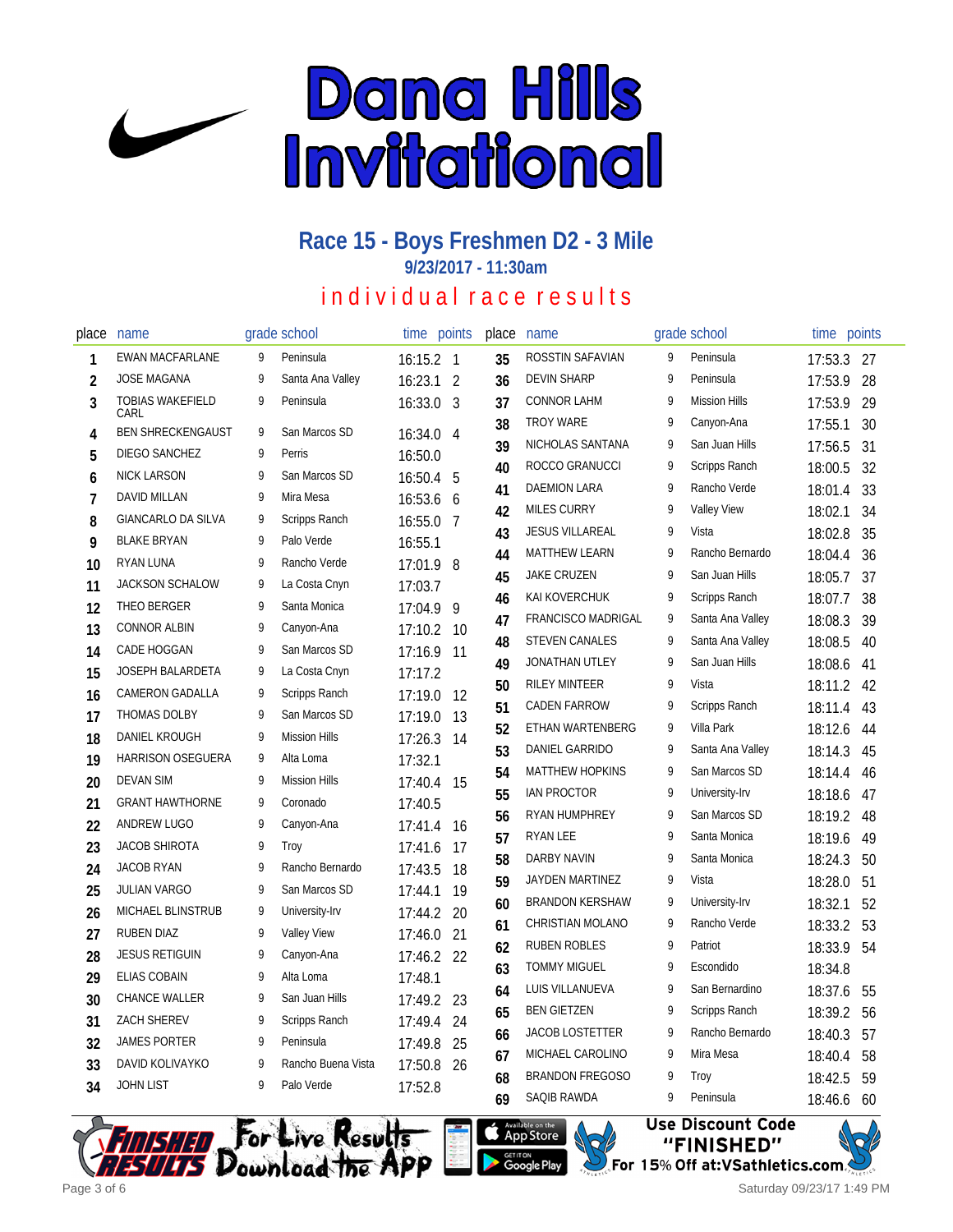### **Race 15 - Boys Freshmen D2 - 3 Mile**

**9/23/2017 - 11:30am**

## individual race results

| place | name                                      | grade school                     |            | time points | place | name                     |   | grade school       | time points |     |
|-------|-------------------------------------------|----------------------------------|------------|-------------|-------|--------------------------|---|--------------------|-------------|-----|
| 70    | <b>ALEX BALLI</b>                         | <b>Mission Hills</b><br>9        | 18:48.4 61 |             | 111   | LOGAN VOSSLER            | 9 | San Marcos SD      | 19:47.9     |     |
| 71    | SAMUEL AHRENS                             | 9<br>Peninsula                   | 18:49.5    | 62          | 112   | <b>DYLAN LEE</b>         | 9 | Peninsula          | 19:48.2     |     |
| 72    | SKYLLURE HANG                             | 9<br>Scripps Ranch               | 18:50.1    |             | 113   | DOMINIC AGARWAL          | 9 | Canyon-Ana         | 19:52.5     |     |
| 73    | LUCA FLICK-KAISER                         | 9<br>University-Irv              | 18:50.2 63 |             | 114   | EVAN ADAM                | 9 | Scripps Ranch      | 19:53.0     |     |
| 74    | PRANESH KUMAR                             | 9<br>Quartz Hill                 | 18:50.2    |             | 115   | AN NGUYEN                | 9 | Westminster        | 19:55.0     | 90  |
| 75    | ARRAN FAHEY                               | Vista<br>9                       | 18:51.1    | 64          | 116   | <b>HENRY FEUERBORN</b>   | 9 | University-Irv     | 19:55.6     | 91  |
| 76    | <b>HUY TRAN</b>                           | 9<br>Westminster                 | 18:51.8    | 65          | 117   | JARED CABRERA            | 9 | Canyon-Ana         | 19:56.0     |     |
| 77    | <b>LUIS ARCE</b>                          | 9<br>Rancho Verde                | 18:54.1    | 66          | 118   | <b>ETHAN LEE</b>         | 9 | Canyon-Ana         | 19:57.5     |     |
| 78    | DAVID FRANCO                              | Sultana<br>9                     | 18:58.8    | 67          | 119   | THIERY NGUYEN            | 9 | Westminster        | 19:59.1     | 92  |
| 79    | <b>ELLIOT ADOMEIT</b>                     | 9<br>Scripps Ranch               | 18:59.2    |             | 120   | <b>NICK FOURNIER</b>     | 9 | San Marcos SD      | 20:01.0     |     |
| 80    | <b>JACK DAVIS</b>                         | 9<br>Santa Monica                | 18:59.4    | 68          | 121   | <b>JOSHUA BLANCHARD</b>  | 9 | Mira Mesa          | 20:01.2     | -93 |
| 81    | <b>EVERETT MORRIS</b>                     | 9<br>Santa Monica                | 19:01.8    | 69          | 122   | <b>THOMAS NEUMANN</b>    | 9 | Santa Monica       | 20:01.9     | 94  |
| 82    | <b>EDUARDO</b>                            | 9<br>Santa Ana Valley            | 19:02.2    | - 70        | 123   | <b>KENT TOHYAMA</b>      | 9 | Santa Monica       | 20:06.3     |     |
|       | TORREBLANCA<br><b>NATHAN DILLA</b>        | 9<br><b>Valley View</b>          |            |             | 124   | <b>KYLER SEAL</b>        | 9 | San Juan Hills     | 20:07.2     |     |
| 83    | NICK AGUILAR                              | 9<br>Scripps Ranch               | 19:04.4    | 71          | 125   | <b>JOSHUA KENNEDY</b>    | 9 | Rancho Verde       | 20:07.4     | 95  |
| 84    | DANIEL VILLEGAS                           | 9<br><b>Valley View</b>          | 19:05.4    |             | 126   | <b>ALEX CHOPRA</b>       | 9 | Santa Monica       | 20:07.8     |     |
| 85    | <b>SHAI GROSSMAN</b>                      | 9<br>Santa Monica                | 19:06.2    | - 72        | 127   | <b>MADDEN LAI</b>        | 9 | Mira Mesa          | 20:10.8     | 96  |
| 86    | <b>MAX GRAJALES</b>                       | Escondido<br>9                   | 19:07.1    | 73          | 128   | <b>JACK O'CONNOR</b>     | 9 | San Juan Hills     | 20:12.3     |     |
| 87    | <b>JAKE HEITING</b>                       | 9<br>San Juan Hills              | 19:07.1    |             | 129   | CESAR FRAGOSO            | 9 | Patriot            | 20:13.3     | 97  |
| 88    | <b>GYPSY PALACIOS</b>                     | 9<br>Villa Park                  | 19:07.2 74 |             | 130   | <b>SHANE HOPKINS</b>     | 9 | Rancho Buena Vista | 20:13.4     | 98  |
| 89    | ANDREW JAGIELSKI                          | 9<br>Canyon-Ana                  | 19:09.0    | 75          | 131   | <b>LEO GILMAN</b>        | 9 | Santa Monica       | 20:13.6     |     |
| 90    | DREW MALDONADO                            | 9<br>San Juan Hills              | 19:16.5    | 76          | 132   | YASEEN SATTAR            | 9 | University-Irv     | 20:13.8     |     |
| 91    | <b>WILLIAM MCFADDEN</b>                   | 9<br>San Juan Hills              | 19:17.1    | 77          | 133   | MICHAEL VAUGHN           | 9 | Quartz Hill        | 20:15.3     |     |
| 92    | <b>TRENT CONLEY</b>                       | Ramona SD<br>9                   | 19:17.8    | 78          | 134   | <b>SEAN DAY</b>          | 9 | Rancho Bernardo    | 20:15.5     | 99  |
| 93    | <b>BOSTON BOYACK</b>                      | 9<br>Palo Verde                  | 19:18.0    |             | 135   | CONNOR GORSUCH           | 9 | Peninsula          | 20:15.8     |     |
| 94    |                                           | q<br>Sultana                     | 19:18.2    |             | 136   | <b>MELVIN JUAN</b>       | 9 | Mira Mesa          | 20:15.9     | 100 |
| 95    | <b>ANTHONY DIAZ</b><br><b>ALEC DEMKIW</b> | 9                                | 19:21.9    | 79          | 137   | LUKAS CRISOSTOMO         | 9 | Villa Park         | 20:16.4     | 101 |
| 96    | <b>EDDIE MONTEZ</b>                       | Canyon-Ana<br>9<br>Escondido     | 19:26.8    | 80          | 138   | CARTER CORZINE           | 9 | Rancho Bernardo    | 20:17.2     | 102 |
| 97    | DANIEL RADILLO                            | 9                                | 19:29.2    |             | 139   | ORION CHAVATIPON         | 9 | Troy               | 20:18.3     | 103 |
| 98    | <b>LEYLAND YANG</b>                       | Troy<br>9                        | 19:29.3    | -81         | 140   | <b>ADAM MARIAS</b>       | 9 | Palo Verde         | 20:19.5     |     |
| 99    | <b>MAX KATZ</b>                           | University-Irv<br>San Juan Hills | 19:29.9    | 82          | 141   | <b>KENNETH CHRISTMAS</b> | 9 | Santa Monica       | 20:19.6     |     |
| 100   | <b>TOMMY BIGLIN</b>                       | 9<br>San Juan Hills<br>9         | 19:31.1    |             | 142   | KOLE LEE                 | 9 | Santa Monica       | 20:24.4     |     |
| 101   | ANTHONY ALVAREZ                           | Quartz Hill                      | 19:31.3    |             | 143   | DAWSON CAMPBELL          | 9 | San Juan Hills     | 20:26.8     |     |
| 102   | <b>JORDAN TAHAURI</b>                     | 9<br>Sultana<br>9                | 19:32.6    |             | 144   | DREW CACHO               | 9 | Vista              | 20:26.9     | 104 |
| 103   |                                           |                                  | 19:37.1 83 |             | 145   | <b>BRANDON RITCHIE</b>   | 9 | Canyon-Ana         | 20:27.4     |     |
| 104   | MATHIEU THOMPSON<br>PRINCE GIMARINO       | <b>Mission Hills</b><br>9        | 19:39.9 84 |             | 146   | CALEB STAM               | 9 | Peninsula          | 20:28.1     |     |
| 105   |                                           | Rancho Verde<br>9                | 19:42.6 85 |             | 147   | MIGUEL GONZALEZ          | 9 | Westminster        | 20:28.8     | 105 |
| 106   | TOMMY THACH                               | 9<br>Westminster                 | 19:43.7 86 |             | 148   | NATHAN JOHNSON           | 9 | <b>Arbor View</b>  | 20:30.1     |     |
| 107   | JUAN LOVERA                               | San Bernardino<br>9              | 19:43.8 87 |             | 149   | <b>ISAIAH BANUELOS</b>   | 9 | Patriot            | 20:30.2     | 106 |
| 108   | DIEGO CASS                                | 9<br>Canyon-Ana                  | 19:46.6 88 |             | 150   | CHRISTOPHER LAI          | 9 | University-Irv     | 20:30.7     |     |
| 109   | ETHAN LIM                                 | Lakewood<br>9                    | 19:46.6    |             | 151   | <b>NOAH HECKER</b>       | 9 | Peninsula          | 20:30.8     |     |
| 110   | DYLAN MUNIZ                               | University-Irv<br>9              | 19:47.1 89 |             | 152   | NICHOLAS BELLO           | 9 | San Juan Hills     | 20:33.2     |     |







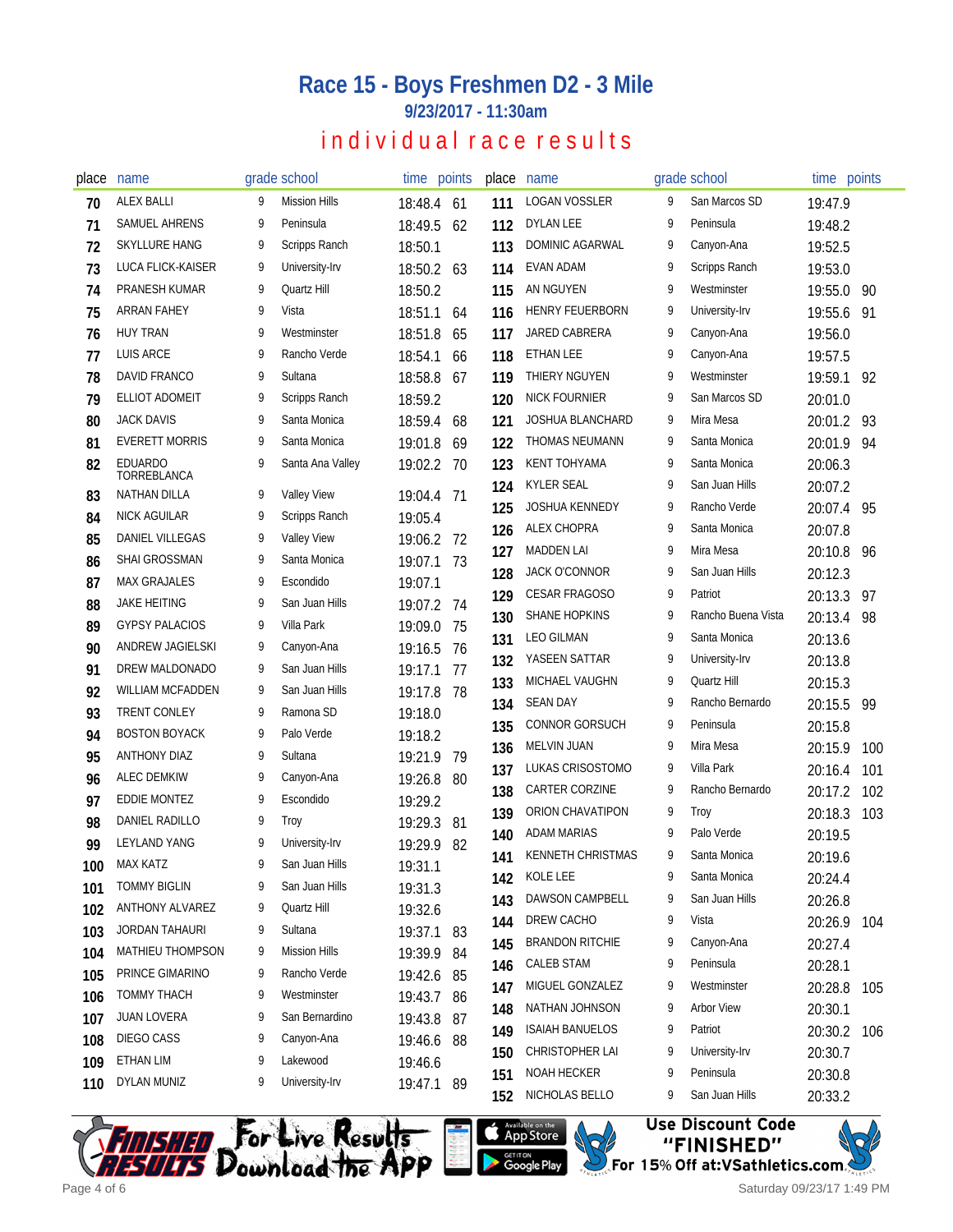### **Race 15 - Boys Freshmen D2 - 3 Mile**

**9/23/2017 - 11:30am**

## individual race results

| place | name                           |   | grade school       |         | time points | place | name                    |   | grade school         | time points |     |
|-------|--------------------------------|---|--------------------|---------|-------------|-------|-------------------------|---|----------------------|-------------|-----|
| 153   | <b>JACOB HUNTER</b>            | 9 | San Juan Hills     | 20:33.7 |             | 194   | SPENCER DART            | 9 | San Juan Hills       | 21:32.6     |     |
| 154   | PAUL NGUYEN                    | 9 | Westminster        | 20:34.4 | 107         | 195   | <b>ERICK FUENTES</b>    | 9 | Vista                | 21:32.8     | 122 |
| 155   | <b>KAI BOGART</b>              | 9 | Villa Park         | 20:35.0 | 108         | 196   | <b>JUSTIN CHAVEZ</b>    | 9 | Lakewood             | 21:33.9     |     |
| 156   | YUAN LU                        | 9 | University-Irv     | 20:42.5 |             | 197   | ANGEL AVELAR            | 9 | Santa Ana Valley     | 21:35.0     | 123 |
| 157   | <b>JORDAN</b><br>PERANGINANGIN | q | Scripps Ranch      | 20:44.2 |             | 198   | <b>JAIME RIVERA</b>     | 9 | San Bernardino       | 21:35.8     | 124 |
| 158   | KOKI KAWAKATSU                 | 9 | Peninsula          | 20:44.5 |             | 199   | DAVID CASTANEDA         | 9 | San Bernardino       | 21:36.0     | 125 |
| 159   | PETER PARK                     | 9 | University-Irv     | 20:45.1 |             | 200   | <b>AUSTIN CHAVEZ</b>    | 9 | Villa Park           | 21:36.2     | 126 |
| 160   | <b>STEVEN ALMENANZA</b>        | 9 | Mira Mesa          | 20:46.9 | 109         | 201   | <b>NIC WEBB</b>         | 9 | Rancho Buena Vista   | 21:38.1     | 127 |
| 161   | <b>OCTAVIO MARTINEZ</b>        | 9 | Vista              | 20:47.5 | 110         | 202   | <b>CHRISTIAN SMITH</b>  | 9 | Santa Monica         | 21:45.0     |     |
| 162   | AIDAN SIDIKPRAMANA             | 9 | Quartz Hill        | 20:47.6 |             | 203   | THEODORE HUR            | 9 | University-Irv       | 21:46.4     |     |
| 163   | <b>KEVIN LY</b>                | 9 | Mira Mesa          | 20:50.3 | 111         | 204   | <b>SCOTT WIGGINS</b>    | 9 | Ramona SD            | 21:46.4     |     |
| 164   | <b>JOHN MELCHER</b>            | 9 | University-Irv     | 20:51.3 |             | 205   | CHRIS PEREZ             | 9 | San Juan Hills       | 21:50.9     |     |
| 165   | <b>SCOTT SMITH</b>             |   | Lakewood           | 20:53.4 |             | 206   | STEFAN BAKOVIC          | 9 | San Juan Hills       | 21:52.3     |     |
| 166   | <b>ELIAN LINTAG</b>            | q | Jurupa Hills       | 20:55.8 |             | 207   | <b>MAVERICK MORALES</b> | 9 | Peninsula            | 21:54.4     |     |
| 167   | <b>ERIC BOLANOS</b>            | 9 | Patriot            | 21:02.2 | 112         | 208   | <b>JONAH NORGREN</b>    | 9 | San Juan Hills       | 22:01.8     |     |
| 168   | <b>RYAN EURICH</b>             | 9 | Peninsula          | 21:03.1 |             | 209   | <b>WILLIAM BURESH</b>   | 9 | Peninsula            | 22:02.7     |     |
| 169   | ETHAN SHAHZAD                  | 9 | Peninsula          | 21:03.4 |             | 210   | ABRAHAM ALVARADO        | 9 | Westminster          | 22:04.8     | 128 |
| 170   | <b>OWEN MYERS</b>              | 9 | Rancho Bernardo    | 21:07.6 | 113         | 211   | <b>JADEN ANDERSON</b>   | 9 | San Marcos SD        | 22:18.9     |     |
| 171   | <b>BORNA HEMMATY</b>           | 9 | Santa Monica       | 21:09.9 |             | 212   | RAYMOND MATA            | 9 | San Bernardino       | 22:24.1     | 129 |
| 172   | ARIAN MAZDEH                   | 9 | Rancho Bernardo    | 21:10.0 | 114         | 213   | ALI ABDELNABY           | 9 | Peninsula            | 22:24.9     |     |
| 173   | AIDAN MUSGRAVE                 | 9 | Peninsula          | 21:10.4 |             | 214   | <b>JULIEN MORALES</b>   | 9 | <b>Valley View</b>   | 22:28.1     | 130 |
| 174   | <b>LEO ESTUDILLO</b>           | 9 | Rancho Buena Vista | 21:10.9 | 115         | 215   | CALVIN HOANG            | 9 | Scripps Ranch        | 22:31.1     |     |
| 175   | <b>DYLAN BECKER</b>            | 9 | Sultana            | 21:11.3 | 116         | 216   | CARLOS RAMIREZ          | 9 | Villa Park           | 22:33.7     | 131 |
| 176   | <b>MATT IMSANDE</b>            | 9 | Villa Park         | 21:12.0 | 117         | 217   | TREVOR JOHNSON          | 9 | Rancho Buena Vista   | 22:33.8     | 132 |
| 177   | <b>GENSUKE AMASAKI</b>         | 9 | Peninsula          | 21:12.2 |             | 218   | NICHOLAS LAPPELLERE     | 9 | <b>Mission Hills</b> | 22:34.8     | 133 |
| 178   | ARSHPREET MALHI                | 9 | Jurupa Hills       | 21:13.5 |             | 219   | <b>CHRISTIAN ZIOBRO</b> | 9 | Peninsula            | 22:34.8     |     |
| 179   | AIDAN CALLANAN                 | 9 | Peninsula          | 21:14.1 |             | 220   | <b>MARC WALSH</b>       | 9 | Rancho Bernardo      | 22:37.3     |     |
| 180   | RICARDO CORDOVA                | 9 | Rancho Buena Vista | 21:15.0 | 118         | 221   | ANAYA IVAN              | 9 | Patriot              | 22:38.5     | 134 |
| 181   | DARREN WU                      | 9 | Troy               | 21:16.1 | 119         | 222   | RYLEN OLIVER            | 9 | Rancho Verde         | 22:40.4     |     |
| 182   | SAMUEL MORENO                  | 9 | Peninsula          | 21:17.4 |             | 223   | <b>JESSE LUNA</b>       | 9 | San Bernardino       | 22:41.6     | 135 |
| 183   | NICHOLAS DURAN                 |   | <b>Valley View</b> |         | 21:18.2 120 | 224   | <b>ETHAN HANSEN</b>     | 9 | San Juan Hills       | 22:54.9     |     |
| 184   | ANDY HOANG                     | 9 | Mira Mesa          | 21:19.9 |             | 225   | CARLOS LEON             | 9 | Villa Park           | 22:57.7     |     |
| 185   | MICHAEL TRINH                  | 9 | Mira Mesa          | 21:20.0 |             | 226   | <b>DEREK VERBON</b>     | 9 | Mira Mesa            | 23:09.2     |     |
| 186   | NOLAN BOWYER                   | 9 | Scripps Ranch      | 21:20.2 |             | 227   | RYAN FLORES             | 9 | Peninsula            | 23:12.1     |     |
| 187   | <b>DENNIS LI</b>               | 9 | University-Irv     | 21:20.5 |             | 228   | MAXWELL KHA             | 9 | Villa Park           | 23:12.8     |     |
| 188   | <b>JACOB THOMAS</b>            | 9 | Peninsula          | 21:21.7 |             | 229   | JOSE ALCAZAR            | 9 | Mira Mesa            | 23:13.6     |     |
| 189   | MOAZ MARDINI                   | 9 | Peninsula          | 21:21.9 |             | 230   | RAYDEN ALLEN            | 9 | San Juan Hills       | 23:17.4     |     |
| 190   | <b>VINCE PETOKAS</b>           | 9 | University-Irv     | 21:24.6 |             | 231   | <b>MARK WANJOHI</b>     | 9 | Rancho Verde         | 23:53.3     |     |
| 191   | <b>STEVEN DUALBA</b>           | 9 | University-Irv     | 21:24.8 |             | 232   | MIGUEL ALVARADO         | 9 | Patriot              | 24:00.2     | 136 |
| 192   | LEONARDO RODRIGUEZ             | 9 | Rancho Verde       |         | 21:27.7 121 | 233   | LANDON ARMAND           | 9 | University-Irv       | 24:06.9     |     |
| 193   | <b>CRISTIAN MARTINEZ</b>       | 9 | Mira Mesa          | 21:28.8 |             | 234   | CHRIS FLOWERS           | 9 | San Juan Hills       | 24:08.2     |     |
|       |                                |   |                    |         |             | 235   | DANIEL HONG             | 9 | University-Irv       | 24:15.9     |     |